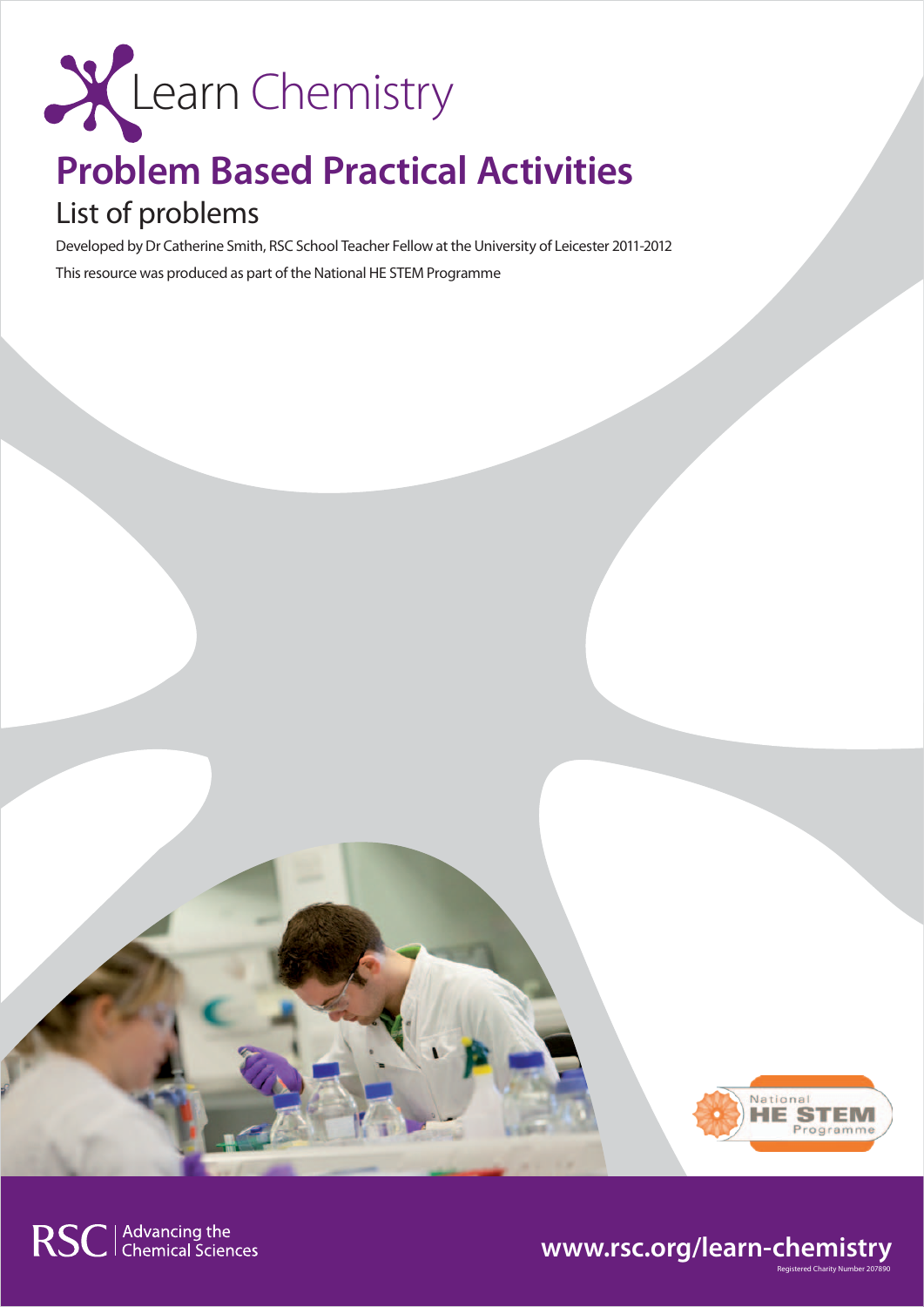### **List of problems**

#### **Problem 1: Carbonate rocks!**

*Curriculum links*; mole calculations, reacting masses, thermal decomposition of metal carbonates

*Practical skills*; top pan balance, observation skills

The chairman of a local geology society has contacted the students to ask them to help him identify four different rock samples (all essentially metal carbonates or hydrogen carbonates). The students need to heat the samples, measure the mass change and record visual observations. Using the visual observations, the students are asked to identify each sample and using the mass changes the students are asked to determine the purity of the samples

#### **Problem 2: A little gas**

*Curriculum links*; ideal gases, Maxwell-Boltzmann distribution, y = mx + c

*Practical skills*; using computer simulations, graph plotting and interpretation

The students are contacted to write a review on the use of computer simulations in sixth form chemistry for the student chemistry magazine "The Mole." They are directed to a simulation on gas properties produced by PhET (University of Colorado at Boulder) and asked to use the simulation to determine the identity of the "light" and "heavy" gas used in the simulation.

#### **Problem 3: Cleaning solutions**

*Curriculum links*; oxidation numbers, redox, halogens, moles, reacting masses

*Practical skills*; collecting gas, accuracy

An ad agency is putting together an advertising campaign for a new bleach. They contact the students for help with determining the amount of NaOCl in various bleach samples (found by reacting a known quantity of each bleach with hydrogen peroxide and measuring the amount of oxygen produced). Using this information, the students are asked to determine if the new bleach is better value for money.

#### **Problem 4: Alcohol detective**

*Curriculum links*; alcohols – nomenclature and classification, oxidation, redox equations

*Practical skills*; distillation, chemical tests

The students use distillation to purify two samples of fake vodka seized by the local police and then identify the nature of the alcohol as either ethanol or *tert*-butanol from its boiling point. The identity of the alcohol is then confirmed using standard test tube reactions (potassium dichromate and the iodoform test).

#### **Problem 5: Coursework conundrum**

*Curriculum links*; oxidation of alcohols, carboxylic acids

*Practical skills*; recrystallisation, thin layer chromatography

A lazy student has contacted the students for help with purification of his sample of benzoic acid (contaminated with benzyl alcohol and  $Cr^{3+}$  residues). Recrystallisation of the sample is followed by TLC analysis to prove its purity.

**RSC** | Advancing the